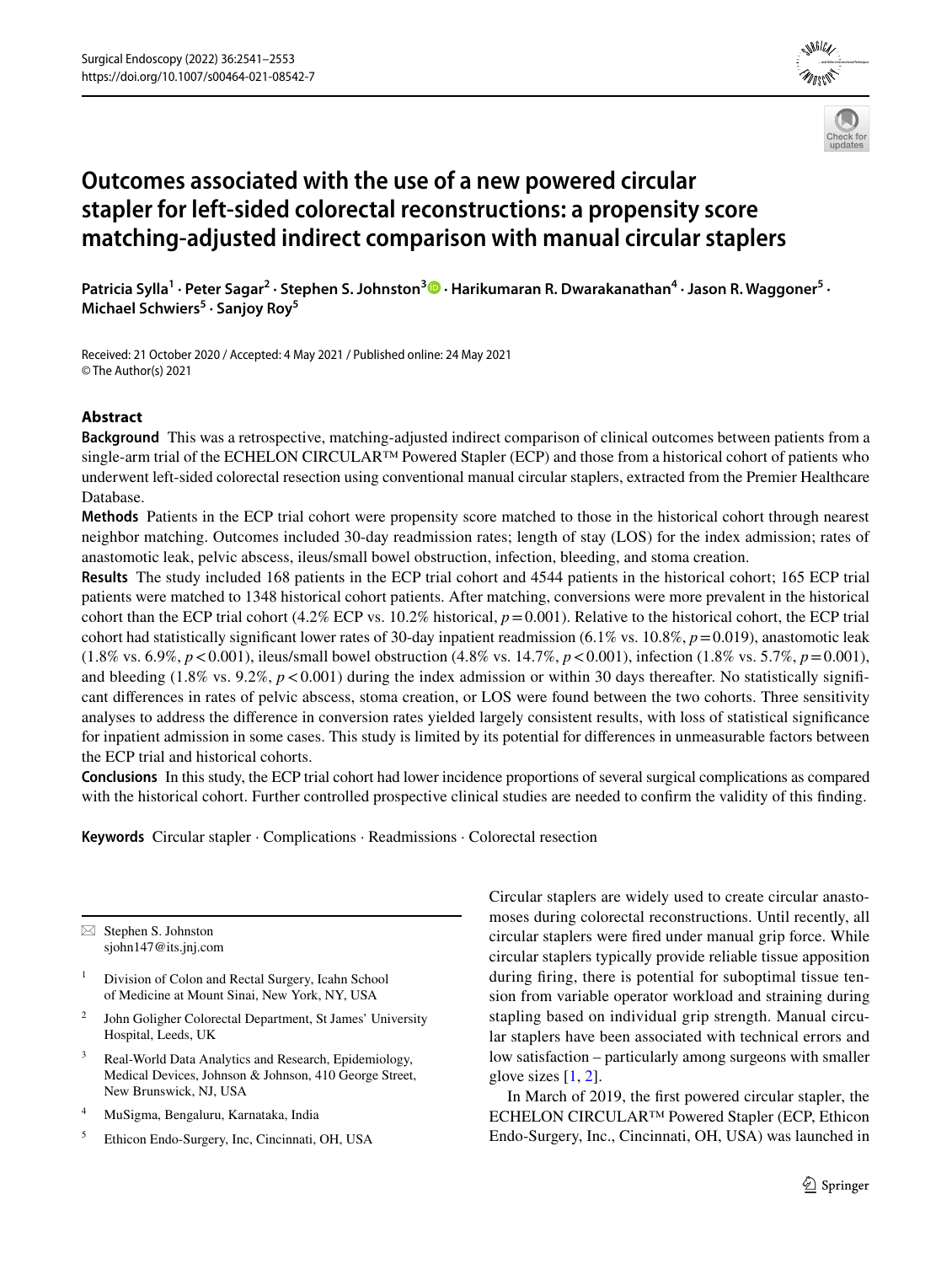the US and European markets. Powered stapling systems are operated using battery packs, thereby compensating for the variable grip force of the surgeon and potentially reducing movement at the distal tip of the stapler to allow for more stable stapler positioning and staple line formation.

An ex vivo preclinical model confrmed that relative to manual circular staplers, ECP required less force to fre, was associated with less movement during stapler placement, and demonstrated a higher leak (pressure) resistance [[3](#page-12-2)]. A second analysis reported satisfactory safety results and anastomotic integrity among 17 left-sided anastomoses performed with ECP [\[4](#page-12-3)].

A recently published retrospective, single-center study by Pla-Marti and colleagues [[5\]](#page-12-4) compared the risk of anastomotic leak after left-sided colorectal anastomosis when using the ECP (61 patients) versus manual circular staplers (218 patients). They reported anastomotic leak in 11.8% of patients in the manual circular stapler group and 1.7% of patients in the ECP group  $(p=0.022)$ . To our knowledge, however, no other studies have compared outcomes between the ECP and manual circular staplers.

A single-arm post-market multicenter trial to assess the intraoperative performance of ECP during left-sided colectomy procedures was also recently completed [[6](#page-12-5)]. In this trial, ECP exhibited few technical issues, a favorable safety profle, and ease of use for creation of left-sided anastomoses as reported by operating surgeons. However, due to the single-arm nature of the ECP trial, no comparisons were made with conventional manual circular staplers.

Therefore, building upon the current state of evidence regarding the ECP, we conducted a retrospective comparison of clinical outcomes between patients from the singlearm ECP trial and those from a matched historical cohort of patients from the Premier Healthcare Database (PHD) who underwent left-sided colorectal resection using conventional manual circular staplers.

# **Materials and methods**

## **Indirect comparison framework**

This study used the framework of matching-adjusted indirect comparison, known as MAIC, to compare the outcomes of ECP trial patients to those of a historical cohort [[7\]](#page-12-6). MAIC is a widely used technique to compare outcomes between independently conducted studies, and is most often implemented when individual patient data (IPD) are available for only one of the two studies under comparison (i.e., investigators have access to IPD only for their own trial and wish to compare the outcomes of their own trial relative to a previously published trial). In such a case, a form of weighting is applied to the IPD in order to reweight the IPD trial population to be refective of the previously published trial population. In the present study, however, IPD were available for both the ECP trial and the historical cohort, allowing for the use of (a) propensity score matching to directly balance the two cohorts on important prognostic characteristics and (b) traditional statistical signifcance testing for inference.

## **Data sources and patients**

## **ECP trial cohort**

Complete details on the procedures for the ECP trial (ClinicalTrials.gov registry number NCT03326895) are described by Herzig et al. [\[6](#page-12-5)]. Briefy, the ECP trial was a prospective, single-arm trial that enrolled 168 consecutive patients from 12 sites (6 in the US and 6 in Europe) from April 10, 2019 through January 15, 2020. Sites entered the study at diferent times throughout this period. Within a site, consecutive subjects who met all eligibility criteria were approached for participation in the study. Eligible patients underwent elective left-sided colorectal resections with anastomoses performed with the 29 mm or 31 mm ECP staplers. Eligible patients were also required to provide consent and express willingness to comply with all study-related evaluations and be aged 18 years or older; additional specifc selection criteria are described in Herzig et al. [\[6](#page-12-5)].

Each of the 12 site/investigator's Institutional Review Board (IRB) or Independent Ethics Committee (IEC) approved the protocol and consent form. Informed consent was obtained for all patients. The study was conducted in accordance with Good Clinical Practice (GCP) and the Declaration of Helsinki, as well as any other applicable local, state and federal requirements. **Historical cohort**

The historical cohort was extracted from the Premier Healthcare Database® (PHD), a population-based hospital discharge database that contains administrative records from over 700 US hospitals that are members of the Premier healthcare performance improvement alliance, representing approximately 25% of annual US inpatient discharges [\[8](#page-12-7)]. PHD includes discharge-level information on patient demographics, diagnoses, procedures, medical supplies, costs, and hospital and provider characteristics. The PHD has been widely used for observational medical research, forming the basis of over 600 peer-reviewed publications since 2006.

Criteria for inclusion of PHD patients in the study's historical cohort included elective inpatient admission with an ICD-10-PCS code for left hemicolectomy, low anterior resection (LAR), or sigmoidectomy as a primary procedure performed between October 1, 2016 and December 31, 2018 (prior to the early 2019 US launch of ECP). The frst inpatient admission meeting these criteria was defned as the index admission.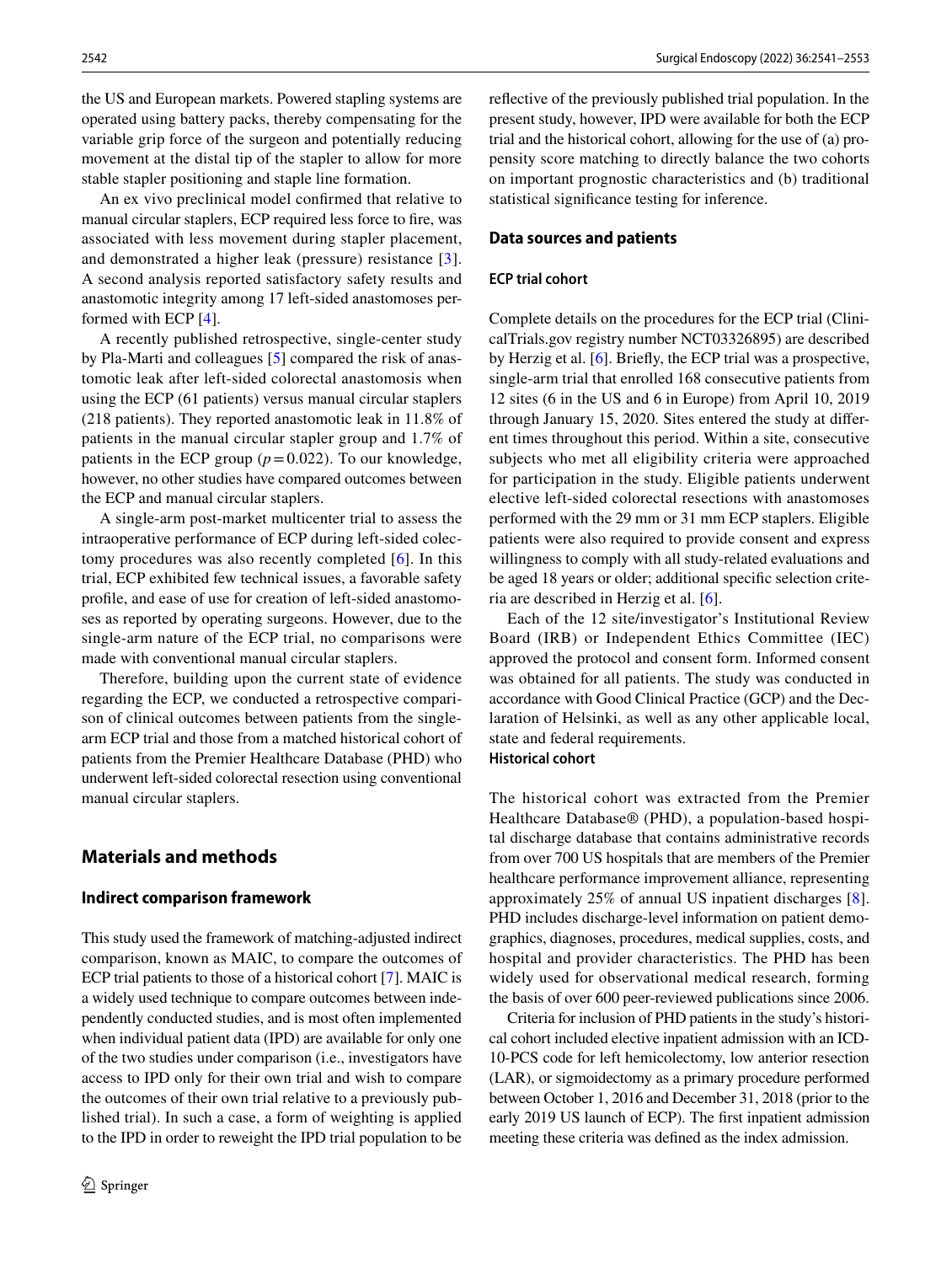Patients were identifed as having undergone stapled colorectal anastomosis with a circular stapler used during the index admission based on records in each hospital's charge master, which is a comprehensive administrative record of billable procedures, equipment fees, supplies, devices, and room and board, among other items. These records were searched for various combinations of model numbers and names of manual circular staplers. The search strategy was initially developed by two members of our research team and resultant descriptors were independently evaluated for accuracy by a third research team member. Patients who were transferred from another institution were excluded from the historical cohort. Finally, since patients in the ECP trial were all enrolled in urban hospitals with 400 beds or more, PHD patients with index admissions in rural hospitals and/ or in hospitals with 399 or fewer beds were also excluded from the historical cohort.

This analysis of the PHD was conducted under an exemption from Institutional Review Board oversight for US-based studies using de-identifed healthcare records, as dictated by Title 45 Code of Federal Regulations (45 CFR 46.101(b)  $(4)$  $[9]$  $[9]$  $[9]$ .

## **Outcome measures**

The set of outcome measures from the ECP trial was evaluated to identify those that could also be ascertained from the healthcare records contained within the PHD. For specifc surgical complications, the complete set of adverse event terms recorded for the ECP trial was evaluated to identify those that were potentially clinically relevant (e.g., whereas 'anastomotic leak' was included for potential analysis, 'insomnia' was not). The following outcomes were identifed as being available in both data sources: conversion from a minimally invasive approach to open surgery; 30-day readmission rates; length of stay for the index admission; rates of: anastomotic leak; pelvic abscess; ileus/small bowel obstruction; infection (including surgical site infection [SSI], sepsis, and peritonitis); bleeding (diagnoses related to hemorrhagic complications); and ostomy creation. Supplemental Appendix 1 includes a detailed listing of the ECP trial adverse event terms along with the corresponding International Classifcation of Diseases, 10th Revision, Clinical Modifcation and Procedure Classifcation System (ICD-10-CM/ICD-10-PCS) diagnosis and procedure codes for the complications of interest that were observed in the historical cohort. As there is no specific diagnosis code for anastomotic leak in the ICD-10-CM taxonomy, anastomotic leak surrogate diagnoses were used following the coding conventions of Kang et al. (2013) based on ICD-9-CM to ICD-10-CM forward mapping and omitting code K91.3: post-procedural intestinal obstruction [[10\]](#page-12-9). Furthermore, the ICD-10-CM taxonomy only began to delineate between superficial, deep incisional, organ and space SSIs as of October 2018, prior to which all such SSIs were coded to the same codes. Thus, the present defnition of SSI included all potential forms of SSI severe enough to warrant clinical documentation in a patient's healthcare record (see Supplemental Appendix 1).

In the ECP trial, these outcomes were collected across multiple visits including the surgery and postoperative period through discharge and the postoperative visit at  $28 \pm 14$  days. In addition, if any unscheduled visits were completed, outcome data was also captured during these additional visits. Outcomes for the historical cohort were measured using ICD-10-CM/PCS codes from the index admission, or during inpatient, outpatient, or emergency room visits occurring within 30 days of index admission at the same hospital; presentation of patients to other hospitals could not be tracked.

For the historical cohort, two measures of 30-day readmission were created, one based only on any all-cause inpatient readmission (regardless of admission to a specifc ward) and another that comprised a composite of either all-cause inpatient readmission, emergency room visit, or unscheduled outpatient visit occurring at the same hospital as the index admission; the latter defnition is more aligned with the ECP trial defnition of readmission whereas the former is more conservative in favor of the historical cohort.

## **Matching covariates**

The set of baseline patient and hospital characteristics available from the ECP trial were evaluated to identify those that may also be ascertained from the healthcare records contained within the PHD. The following baseline patient and hospital characteristics were identifed as being available in both data sources: age, sex, Hispanic ethnicity, insurance type (Medicare vs. other), diabetes, hypertension, surgical approach (open, laparoscopic, or robotic), indication for surgery (colorectal carcinoma, colorectal polyps or polyposis syndrome, diverticulitis, infammatory bowel disease, or other), teaching vs. non-teaching hospital, and hospital bed size category  $(400-499 \text{ vs. } 500+)$ . As noted above, all hospitals were located in an urban setting.

## **Statistical analyses**

Patients in the ECP trial cohort were propensity score matched to those in the historical cohort using nearest neighbor matching with a caliper of 0.20, which was determined to be the optimal caliper after testing calipers of 0.10 and 0.15. The propensity score match accounted for all covariates listed in the Matching Covariates section above. A goal common to all matched observational studies is to maximize sample size while minimizing confounding through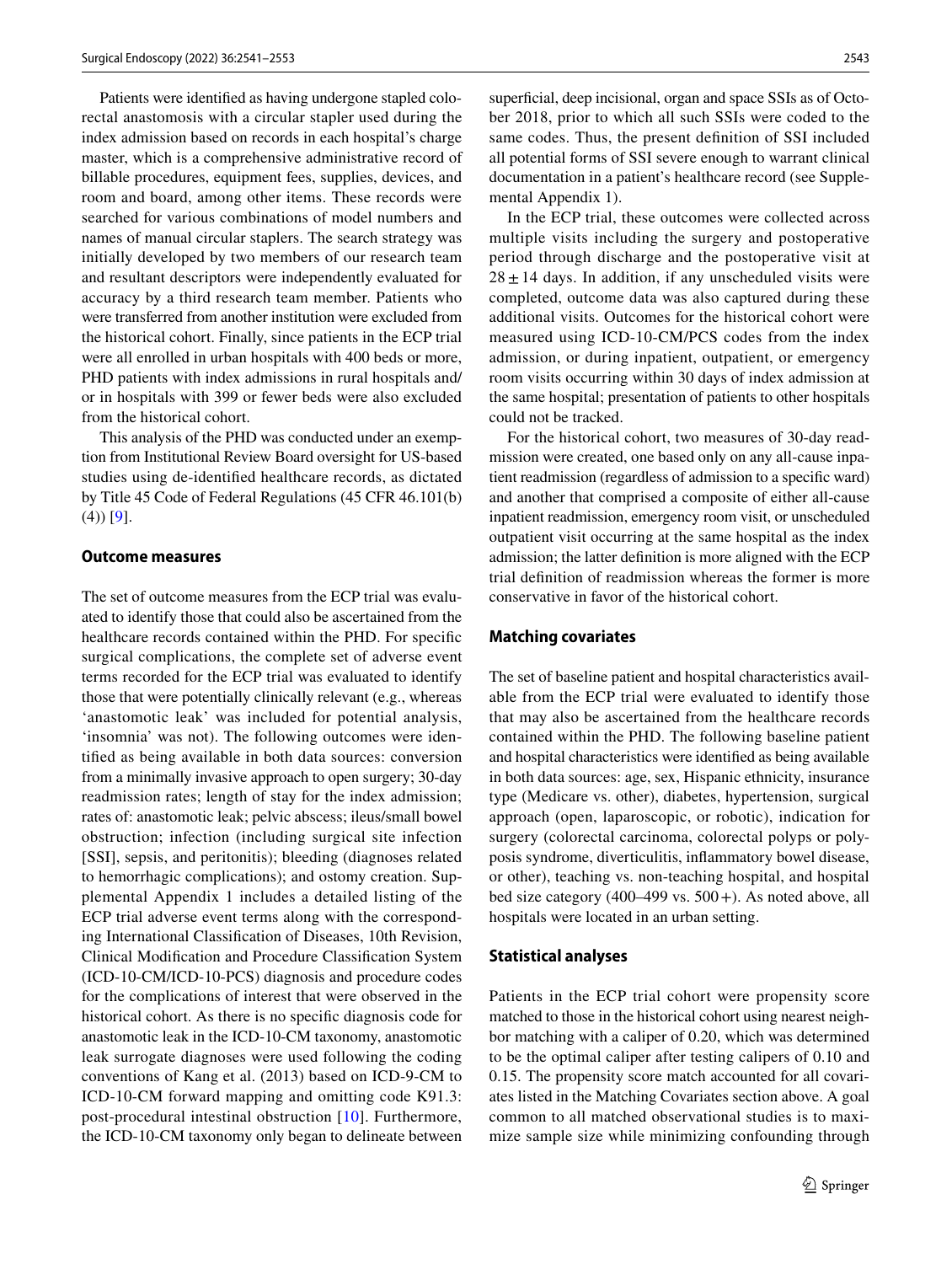covariate balance after matching. Given the larger sample size of the pre-matching historical cohort (4,544 patients), ECP trial patients were matched to the historical cohort with a target ratio of 1:10; thus, depending on the number historical cohort patients with propensity scores falling within the caliper of a given ECP trial patient, an ECP trial patient could be matched with anywhere from a minimum of 1 to a maximum of 10 historical cohort patient (i.e., 1:n variable ratio matching). When feasible and not detrimental to balance, as was the case of the present study, using 1:n variableratio matching has been demonstrated to increase precision in cohort studies [\[11](#page-12-10)]. Attainment of post-match balance for matching covariates between the study arms was verifed using absolute standardized mean diferences (SMD); SMDs with a value  $< 0.10$  are indicative of good balance [[12\]](#page-12-11).

After propensity score matching, univariable generalized linear models were used to test for statistically signifcant diferences in the incidence proportion of outcomes between the study cohorts and generate mean incremental diferences (conditional marginal effects) with 95% confidence intervals [[13\]](#page-12-12). The models used a logit link and binomial error distribution for binary outcomes and a log link and negative binomial distribution for length of stay. A  $p$  value of  $<0.05$ was set a priori as the threshold for statistical signifcance. Statistical analyses were performed in StataSE 16 (Stata-Corp, College Station, Texas, US).

## **US sub‑analysis**

Because practice and reimbursement patterns related to the duration of hospitalization difer substantially between the US and other countries, analyses of LOS were restricted to patients from the ECP trial who were enrolled in US sites. Furthermore, to evaluate the impact of geographic location (US vs Europe) on all other clinical outcomes, propensity score matching of US ECP trial patients and the historical cohort was conducted in a sub-analysis of the US cohort.

#### **Post‑hoc sensitivity analysis involving conversions**

As shown in the Results below, the proportion of patients undergoing conversion from minimally invasive to open surgery was lower for the ECP trial cohort than the historical cohort (4.2% vs. 10.2%,  $p = 0.001$ ). As surgical conversions are often undertaken prior to performing the circular anastomosis, the absence of this event may be a surrogate for expertise with minimally invasive procedures, experience of surgeons, and diferences in the difculties of procedures. Therefore, several post hoc sensitivity analysis were conducted. First, an analysis was conducted wherein all study outcomes were reanalyzed when adjusting for the diference in conversions between the ECP trial cohort and the historical cohort. Second, an analysis was conducted when excluding patients who were converted to open surgery from the historical cohort but not excluding them from the ECP cohort (i.e. conservatively allowing converted patients to remain in the ECP cohort but not in the historical cohort); in this analysis a further conservative step was taken to include cluster-robust standard errors at the institution level, which reduces the risk of type 1 error. Finally, an analysis was conducted when stratifying the historical cohort into tertiles with respect to their institution-level conversion rate based on the patients included in the historical cohort, again using cluster-robust standard errors. For example, if a patient was operated on in an institution for which a total of 60 patients were in the historical cohort, 6 of whom were converted, their institution-level conversion rate would be 10% (6/60); if a patient was operated on in an institution for which a total of 60 patients were in the historical cohort, 1 of whom was converted, their institution-level conversion rate would be 1.7% (1/60). In this third sensitivity analysis, the ECP cohort remained pooled, allowing comparison between historical cohort patients in the bottom tertile (average 1.5% conversion rate) to the ECP cohort overall (4.2% overall conversion rate) separately from the historical cohort patients in the middle (average 10.6% conversion rate) and top tertiles (average 19.7% conversion rate). The second and third sensitivity analyses were applied only to the overall analysis sample.

# **Results**

## **Overall analyses**

Baseline characteristics of the study cohorts before and after propensity score matching are shown in Table [1](#page-4-0). A total of 4,544 patients met the eligibility criteria for inclusion in the historical cohort and there were 168 patients in the ECP trial cohort. Before propensity score matching, the two cohorts were imbalanced (as indicated by an SMD value  $\geq$  0.10) with respect to several baseline characteristics (Fig. [1](#page-5-0)). Relative to the historical cohort, ECP trial patients had a lower proportion of females (47.3% vs. 55.1%) and a higher proportion of non-Hispanic or Latino patients (89.9% vs. 78.9%). Furthermore, a higher proportion of patients in the ECP trial cohort underwent surgery via the robotic approach (45.8% vs. 28.4%), surgery for colorectal carcinoma (44.6% vs. 31.0%) rather than for diverticulitis (31.5% vs. 53.9%). ECP trial sites were predominantly teaching hospitals (96.4% vs. 57.1%), and hospitals with 500 or more beds (39.3% vs. 23.9%).

Following propensity score matching, there were only 3 patients in the ECP trial cohort for whom no adequate match could be identifed in the historical cohort (98.2% retention), resulting in post-match cohort sizes of 165 patients for the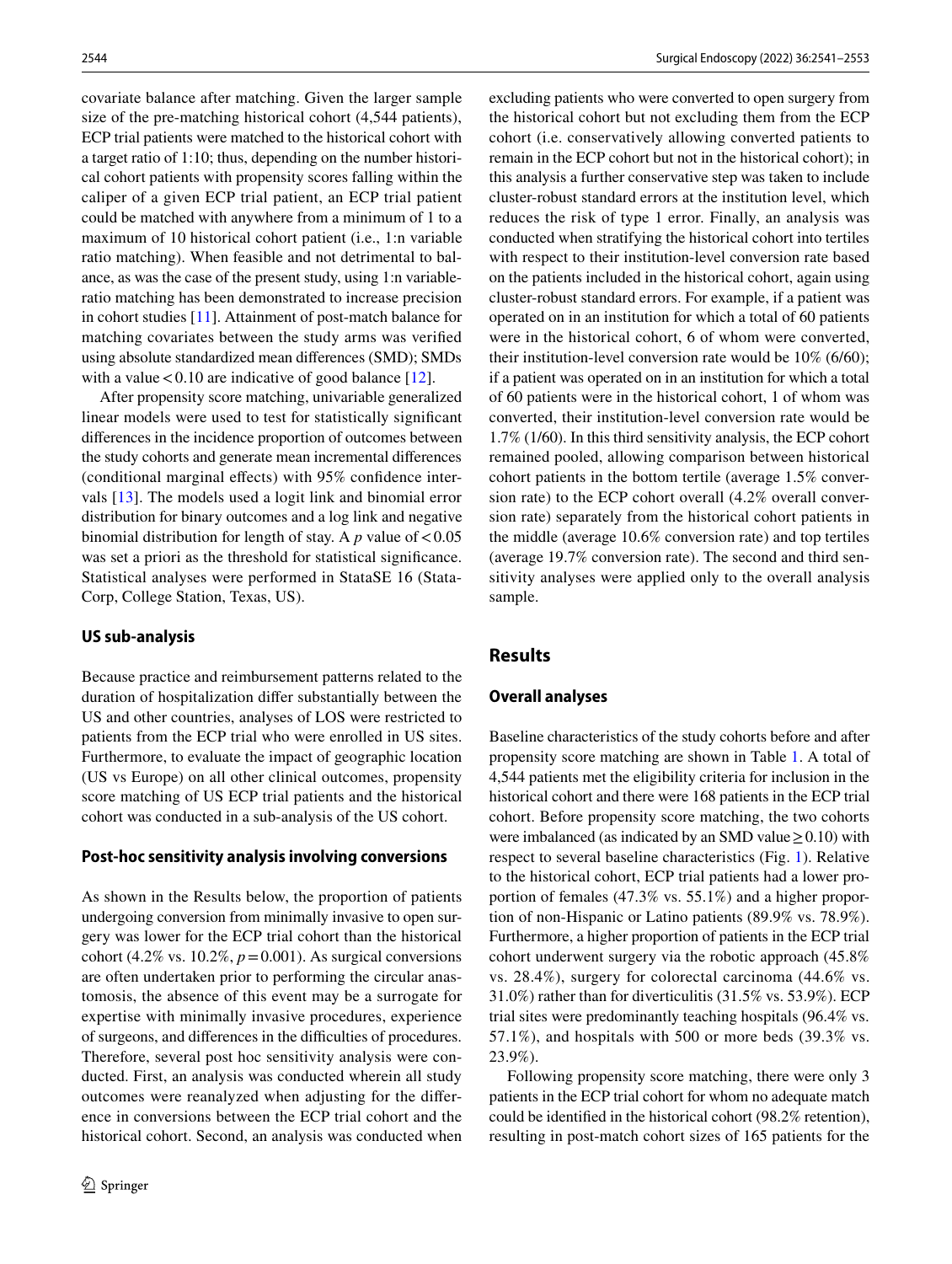#### <span id="page-4-0"></span>**Table 1** Primary analysis: Cohort characteristics before and after propensity score matching

|                                                 |                          | Before propensity score matching |                |                  | After propensity score matching |                          |        |                  |        |            |
|-------------------------------------------------|--------------------------|----------------------------------|----------------|------------------|---------------------------------|--------------------------|--------|------------------|--------|------------|
|                                                 | <b>Historical Cohort</b> |                                  |                | ECP trial cohort | <b>SMD</b>                      | <b>Historical Cohort</b> |        | ECP trial cohort |        | <b>SMD</b> |
| N                                               | 4544                     | 100.0%                           | 168            | 100.0%           |                                 | 1348                     | 100.0% | 165              | 100.0% |            |
| Age, mean / SD                                  | 59.7                     | 12.8                             | 59.9           | 13.0             | 0.021                           | 60.2                     | 13.6   | 60.2             | 12.8   | 0.004      |
| Female, n / %                                   | 2504                     | 55.1%                            | 79             | 47.3%            | 0.156                           | 617                      | 45.8%  | 79               | 47.9%  | 0.042      |
| Hispanic ethnicity, n / %                       |                          |                                  |                |                  |                                 |                          |        |                  |        |            |
| Hispanic                                        | 424                      | 9.3%                             | 13             | 7.7%             | 0.058                           | 107                      | 7.9%   | 13               | 7.9%   | 0.001      |
| Not Hispanic or Latino                          | 3587                     | 78.9%                            | 151            | 89.9%            | 0.39                            | 1,219                    | 90.5%  | 149              | 90.3%  | 0.005      |
| Not reported                                    | 533                      | 11.7%                            | $\overline{4}$ | 2.4%             | 0.748                           | 22                       | 1.6%   | 3                | 1.8%   | 0.014      |
| Diabetes*, n / %                                | 715                      | 15.7%                            | 25             | 14.9%            | 0.021                           | 214                      | 15.9%  | 25               | 15.2%  | 0.02       |
| Hypertension*, $n / \%$                         | 2220                     | 48.9%                            | 75             | 44.6%            | 0.079                           | 593                      | 44.0%  | 75               | 45.5%  | 0.029      |
| Medicare insurance (vs. other)                  | 1708                     | 37.6%                            | 66             | 39.3%            | 0.04                            | 549                      | 40.7%  | 66               | 40.0%  | 0.014      |
| Surgical approach, n / %                        |                          |                                  |                |                  |                                 |                          |        |                  |        |            |
| Laparoscopic                                    | 2244                     | 49.4%                            | 71             | 42.3%            | 0.139                           | 594                      | 44.1%  | 71               | 43.0%  | 0.021      |
| Open                                            | 1010                     | 22.2%                            | 20             | 11.9%            | 0.316                           | 155                      | 11.5%  | 20               | 12.1%  | 0.019      |
| Robotic, including hand assisted                | 1290                     | 28.4%                            | 77             | 45.8%            | 0.344                           | 599                      | 44.4%  | 74               | 44.8%  | 0.008      |
| Indication for surgery, $n / \%$                |                          |                                  |                |                  |                                 |                          |        |                  |        |            |
| Colorectal carcinoma                            | 1410                     | 31.0%                            | 75             | 44.6%            | 0.279                           | 603                      | 44.7%  | 75               | 45.5%  | 0.015      |
| Colorectal polyps or polyp syndrome             | 147                      | 3.2%                             | 3              | 1.8%             | 0.108                           | 23                       | 1.7%   | 3                | 1.8%   | 0.009      |
| <b>Diverticulitis</b>                           | 2447                     | 53.9%                            | 53             | 31.5%            | 0.491                           | 411                      | 30.5%  | 52               | 31.5%  | 0.022      |
| Inflammatory bowel disease                      | 88                       | 1.9%                             | 8              | 4.8%             | 0.134                           | 64                       | 4.7%   | 7                | 4.2%   | 0.023      |
| Other                                           | 452                      | 9.9%                             | 29             | 17.3%            | 0.196                           | 247                      | 18.4%  | 28               | 17.0%  | 0.037      |
| Teaching hospital, $n / \%$                     | 2594                     | 57.1%                            | 162            | 96.4%            | 2.342                           | 1,284                    | 95.3%  | 160              | 97.0%  | 0.1        |
| Hospital bed size 400–499 (vs. $500 +$ ), n / % | 3457                     | 76.1%                            | 102            | 60.7%            | 0.308                           | 878                      | 65.1%  | 102              | 61.8%  | 0.068      |

*SD* standard deviation, *SMD* absolute standardized mean difference – an SMD <0.10 is considered indicative of good balance

\*To align identifcation of diabetes and hypertension between the ECP trial cohort and historical cohort, the category of Diabetes includes subjects whose coded medical history was either 'Diabetes mellitus' or 'Type 2 diabetes mellitus' and the category of Hypertension includes subjects whose coded medical history was either 'Hypertension' or 'Essential hypertension'

ECP trial cohort and 1,348 patients for the historical cohort. All baseline characteristics were well balanced between the matched study cohorts, as indicated by all covariate SMDs having a value  $< 0.10$  (Fig. [1\)](#page-5-0).

The results to the analysis of study outcomes after propensity score matching in the overall sample are shown in Table [2.](#page-5-1) Rates are expressed as incidence proportions. Relative to the matched historical cohort, patients in the ECP trial cohort had statistically signifcant lower conversion rates (4.2% vs. 10.2%, *p*=0.001), lower 30-day inpatient readmission rates (6.1% vs. 10.8%,  $p = 0.019$ ) as well as lower composite rates of a follow-up care provided in either the inpatient setting, the emergency room, or as a non-elective outpatient visits  $(6.1\% \text{ vs. } 19.5\%, p < 0.001)$ . The ECP trial cohort also had lower rates of anastomotic leak (1.8% vs.  $6.9\%, p < 0.001$ ), ileus/small bowel obstruction (4.8%) vs. 14.7%, *p*<0.001), infection (1.8% vs. 5.7%, *p*=0.001), and bleeding  $(1.8\% \text{ vs. } 9.2\%, p < 0.001)$  during the index admission or within 30 days thereafter, as compared with the historical cohort. No statistically signifcant diferences in rates of pelvic abscess  $(0.6\% \text{ vs. } 0.4\%, p=0.799)$  and stoma creation (20.6% vs. 19.2%,  $p=0.676$ ) during the index admission or within 30 days thereafter were found between the two cohorts.

## **US sub‑analyses**

Baseline characteristics of the study cohorts before and after propensity score matching for the US sub-analysis are shown in Table [3](#page-6-0). As all US patients in the ECP trial cohort underwent surgery in teaching hospitals, the pre-matching historical cohort was restricted to patients who underwent surgery in teaching hospitals. A total of 2594 patients met the eligibility criteria for inclusion in the historical cohort, and there were 132 US patients in the ECP trial cohort. Before propensity score matching, the two groups were imbalanced (as indicated by an SMD value  $\geq$  0.10) with respect to most of the same variables as in the overall study sample (Fig. [2](#page-7-0)). After propensity score matching, all baseline characteristics were well balanced between the two study cohorts (Fig. [2\)](#page-7-0).

The results of the analysis of study outcomes after propensity score matching within the US sub-analysis, which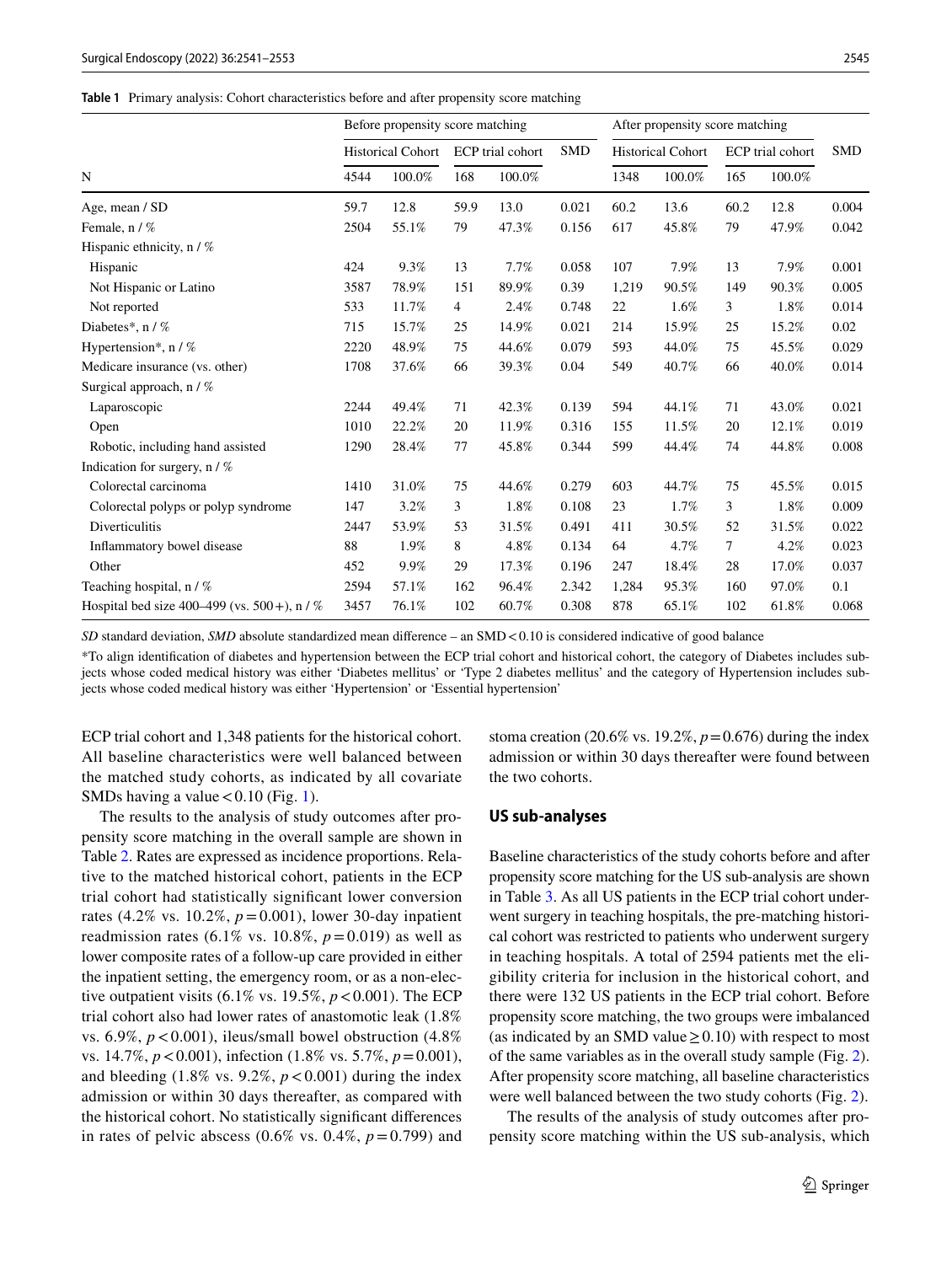

+ Before Matching  $\times$  After Matching

<span id="page-5-0"></span>**Fig. 1** Primary analysis: Standardized mean diferences before and after matching\*. \*A standardized mean diference <0.10 is considered indicative of good covariate balance; one standardized mean diference value before matching was 2.34 and is not shown for visual scaling purposes

<span id="page-5-1"></span>

|  |  |  |  | Table 2 Primary analysis of outcomes* after propensity score matching |  |  |  |  |
|--|--|--|--|-----------------------------------------------------------------------|--|--|--|--|
|--|--|--|--|-----------------------------------------------------------------------|--|--|--|--|

| N                                                               |     | Historical<br>cohort |     | <b>ECP</b> trial<br>cohort | MID (95% CI, P)                                | % Difference<br>in Event Rate |
|-----------------------------------------------------------------|-----|----------------------|-----|----------------------------|------------------------------------------------|-------------------------------|
|                                                                 |     | 100.0%               | 165 | 100.0%                     |                                                |                               |
| Conversion from minimally-invasive to open surgery, n<br>$/ \%$ | 138 | 10.2%                | -7  | 4.2%                       | $-6.0\%$ ( $-9.5\%$ , $-2.5\%$ ; P=0.001)      | 58.8%                         |
| 30-day inpatient readmission, $n / \%$                          | 146 | 10.8%                | 10  | 6.1%                       | $-4.8\%$ ( $-8.8\%$ , $-0.8\%$ ; P=0.019)      | 43.5%                         |
| 30-day inpatient/emergency/outpatient visit**, $n / \%$         | 263 | 19.5%                | 10  | 6.1%                       | $-13.4\% (-17.7\%, -9.2\%; P<0.001)$           | 68.7%                         |
| Anastomotic leak, n / %                                         | 93  | 6.9%                 | 3   | $1.8\%$                    | $-5.1\%$ ( $-7.5\%$ , $-2.6\%$ ; P $< 0.001$ ) | 73.9%                         |
| Pelvic abscess, n / %                                           | 6   | $0.4\%$              | -1  | $0.6\%$                    | $0.2\%$ (-1.1\%, 1.4\%; P = 0.799)             | <b>NS</b>                     |
| Ileus/bowel obstruction, $n / \%$                               | 198 | 14.7%                | 8   | 4.8%                       | $-9.8\%$ ( $-13.6\%$ , $-6.1\%$ ; P < 0.001)   | 67.3%                         |
| Infection, $n / \%$                                             | 77  | 5.7%                 | 3   | $1.8\%$                    | $-3.9\%$ ( $-6.3\%$ , $-1.5\%$ ; P=0.001)      | 68.4%                         |
| Bleeding, $n / \%$                                              | 124 | $9.2\%$              | 3   | $1.8\%$                    | $-7.4\%$ ( $-9.9\%$ , $-4.8\%$ ; P $< 0.001$ ) | 80.4%                         |
| Ostomy, $n / \%$                                                | 259 | 19.2%                | 34  | 20.6%                      | $1.4\%$ (-5.1\%, 7.9\%; P = 0.676)             | NS                            |

*CI* confdence interval, *MID* mean incremental diference (ECP trial cohort minus historical cohort), *NS* not statistically signifcant

\*In the historical cohort, complications were measured using ICD-10-CM/PCS codes from the index admission, or during inpatient, outpatient, or emergency room visits occurring within 30 days of index admission at the same hospital; In the ECP trial, complications were measured during multiple visits including the surgery and postoperative recovery through discharge visit, the follow-up visit at  $28 \pm 14$  days after the procedure date, or during any unplanned visits occurring between

\*\*Composite of inpatient readmission, emergency room visit, or unplanned outpatient visit

were congruent with the overall analysis, are shown in Table [4.](#page-7-1) Rates are expressed as incidence proportions. Relative to the matched historical cohort, patients in the ECP trial cohort had statistically signifcant lower conversion rates (3.9% vs. 9.9%,  $P = 0.002$ ), lower 30-day inpatient readmission rates (4.7% vs. 10.0%,  $P = 0.010$ ) as well as composite rates of a follow-up care provided in either the inpatient setting, the emergency room, or as a non-elective outpatient visits  $(4.7\% \text{ vs. } 18.2\%, P < 0.001)$ . The ECP trial cohort also had lower rates of anastomotic leak (2.3% vs.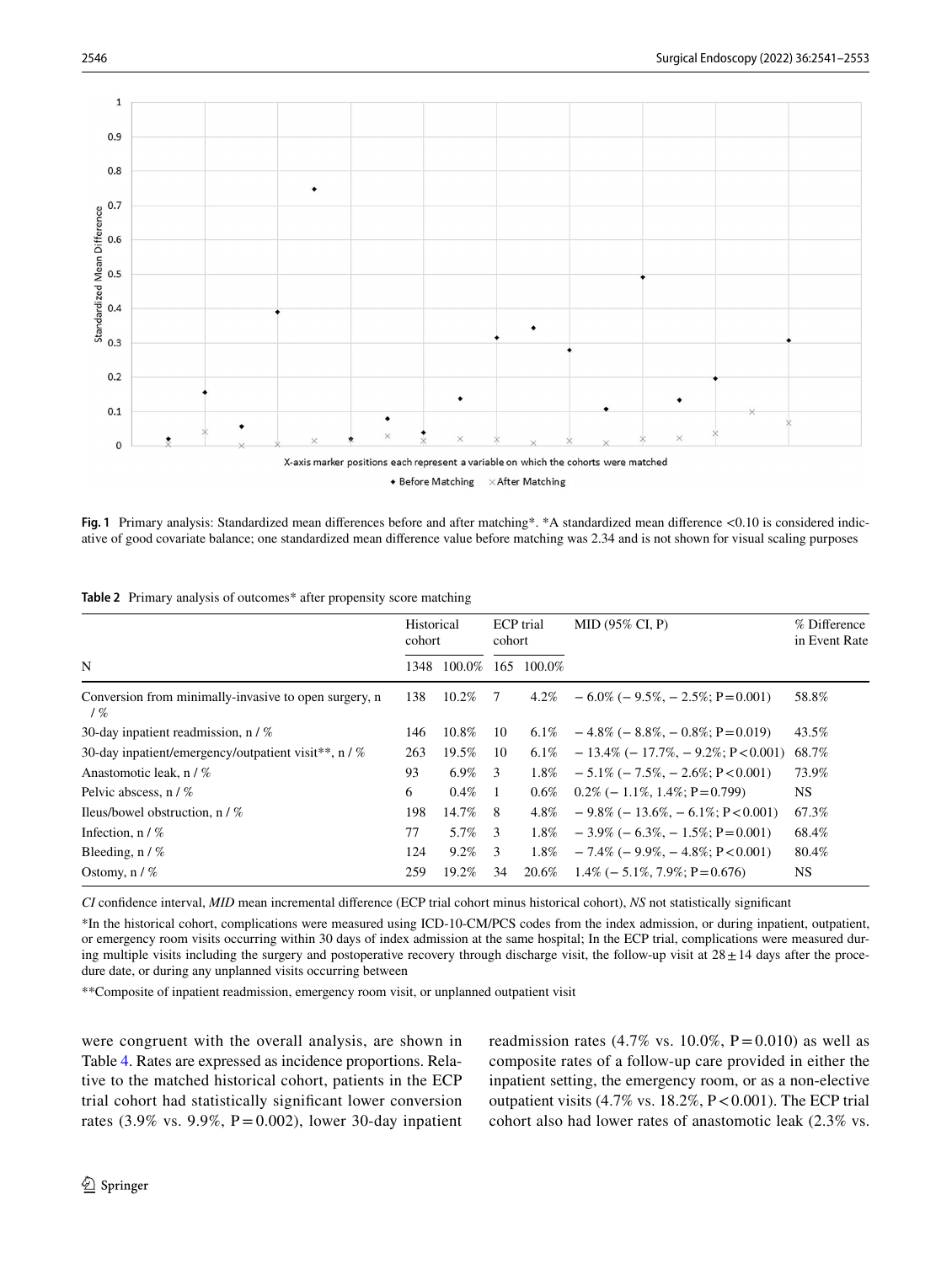<span id="page-6-0"></span>

| Table 3 US Sub-analysis: Cohort characteristics before and after propensity score matching |  |
|--------------------------------------------------------------------------------------------|--|
|--------------------------------------------------------------------------------------------|--|

|                                                 |      | Before propensity score matching |                |                  | After propensity score matching |      |        |                                    |        |            |
|-------------------------------------------------|------|----------------------------------|----------------|------------------|---------------------------------|------|--------|------------------------------------|--------|------------|
|                                                 |      | <b>Historical Cohort</b>         |                | ECP trial cohort | <b>SMD</b>                      |      |        | Historical Cohort ECP trial cohort |        | <b>SMD</b> |
| N                                               | 2594 | 100.0%                           | 132            | 100.0%           |                                 | 947  | 100.0% | 129                                | 100.0% |            |
| Age, mean / SD                                  | 59.5 | 13.0                             | 59.4           | 12.9             | 0.01                            | 59.6 | 13.4   | 59.6                               | 12.7   | 0.00       |
| Female, n / %                                   | 1436 | 55.4%                            | 65             | 49.2%            | 0.12                            | 490  | 51.8%  | 62                                 | 48.1%  | 0.07       |
| Hispanic ethnicity, $n / \%$                    |      |                                  |                |                  |                                 |      |        |                                    |        |            |
| Hispanic                                        | 149  | 5.7%                             | $\tau$         | 5.3%             | 0.02                            | 44   | 4.6%   | $\overline{7}$                     | 5.4%   | 0.04       |
| Not Hispanic or Latino                          | 2212 | 85.3%                            | 122            | 92.4%            | 0.27                            | 879  | 92.8%  | 119                                | 92.2%  | 0.02       |
| Not reported                                    | 233  | 9.0%                             | 3              | 2.3%             | 0.45                            | 25   | 2.6%   | 3                                  | 2.3%   | 0.02       |
| Diabetes*, n / %                                | 401  | 15.5%                            | 22             | 16.7%            | 0.03                            | 170  | 17.9%  | 22                                 | 17.1%  | 0.02       |
| Hypertension*, $n / \%$                         | 1247 | 48.1%                            | 65             | 49.2%            | 0.02                            | 455  | 48.0%  | 65                                 | 50.4%  | 0.05       |
| Medicare insurance (vs. other)                  | 964  | 37.2%                            | 49             | 37.1%            | 0.00                            | 360  | 38.0%  | 48                                 | 37.2%  | 0.02       |
| Surgical approach, n / %                        |      |                                  |                |                  |                                 |      |        |                                    |        |            |
| Laparoscopic                                    | 1119 | 43.1%                            | 43             | 32.6%            | 0.23                            | 309  | 32.6%  | 43                                 | 33.3%  | 0.02       |
| Open                                            | 610  | 23.5%                            | 16             | 12.1%            | 0.35                            | 148  | 15.7%  | 16                                 | 12.4%  | 0.10       |
| Robotic, including hand assisted                | 865  | 33.3%                            | 73             | 55.3%            | 0.44                            | 490  | 51.7%  | 70                                 | 54.3%  | 0.05       |
| Indication for surgery, $n / \%$                |      |                                  |                |                  |                                 |      |        |                                    |        |            |
| Colorectal carcinoma                            | 843  | 32.5%                            | 49             | 37.1%            | 0.10                            | 312  | 33.0%  | 49                                 | 38.0%  | 0.10       |
| Colorectal polyps or polyp syndrome             | 90   | 3.5%                             | $\overline{c}$ | 1.5%             | 0.16                            | 24   | 2.5%   | $\overline{c}$                     | 1.6%   | 0.08       |
| <b>Diverticulitis</b>                           | 1325 | 51.1%                            | 48             | 36.4%            | 0.31                            | 367  | 38.7%  | 48                                 | 37.2%  | 0.03       |
| Inflammatory bowel disease                      | 79   | 3.0%                             | 7              | 5.3%             | 0.10                            | 46   | 4.9%   | 4                                  | 3.1%   | 0.08       |
| Other                                           | 257  | 9.9%                             | 26             | 19.7%            | 0.25                            | 198  | 20.9%  | 26                                 | 20.2%  | 0.02       |
| Teaching hospital, n / %                        | 2594 | 100.0%                           | 132            | 100.0%           | 0.00                            | 947  | 100.0% | 129                                | 100.0% | 0.00       |
| Hospital bed size 400–499 (vs. $500 +$ ), n / % | 2061 | 79.5%                            | 67             | 50.8%            | 0.57                            | 471  | 49.7%  | 67                                 | 51.9%  | 0.04       |

*SD* standard deviation, *SMD* absolute standardized mean difference – an SMD <0.10 is considered indicative of good balance

\*To align identifcation of diabetes and hypertension between the ECP trial cohort and historical cohort, the category of Diabetes includes subjects whose coded medical history was either 'Diabetes mellitus' or 'Type 2 diabetes mellitus' and the category of Hypertension includes subjects whose coded medical history was either 'Hypertension' or 'Essential hypertension'

6.4%,  $P = 0.008$ ), ileus/small bowel obstruction (3.1% vs. 14.8%, P<0.001), infection (0.0% vs. 5.5%, P=0.002), and bleeding  $(0.8\% \text{ vs. } 9.7\%, P < 0.001)$  during the index admission or within 30 days thereafter, as compared with the historical cohort. No statistically signifcant diferences in rates of pelvic abscess  $(0.0\% \text{ vs. } 0.4\%, P=1.000)$ , stoma creation  $(18.6\% \text{ vs. } 17.8\%, \text{ P} = 0.835)$ , or mean LOS  $(5.2 \text{ days vs. } 17.8\%)$ 4.6 days,  $p = 0.245$ ) during the index admission or within 30 days thereafter were found between the two cohorts.

#### **Post‑hoc Sensitivity Analysis Involving Conversions**

The results to the post-hoc sensitivity analysis adjusting for the diference in conversions between the ECP trial cohort and historical cohort are shown in Tables [5](#page-8-0) (overall cohorts) and Table [6](#page-8-1) (US sub-analysis). In both the overall cohort and the US sub-analysis cohort, the results were nearly identical when adjusting for conversions, with absolute changes in adjusted mean incremental diferences never exceeding 0.2%.

The results to the post-hoc sensitivity analysis excluding patients who were converted to open surgery from the historical cohort and but not excluding them from the ECP cohort are shown in Table [7](#page-9-0). The results of this analysis were consistent with those of the primary analyses, with the 30-day inpatient readmission outcome becoming statistically insignificant ( $P = 0.056$ ) and the general magnitudes of the mean incremental diferences being slightly attenuated (e.g., in the primary analyses, the mean incremental diferences for anastomotic leak was -5.1% vs. -4.8% in this sensitivity analysis).

The results to the post-hoc sensitivity analysis stratifying the historical cohort into tertiles with respect to their institution-level conversion rate based on the patients included in the historical cohort are shown in Table [8.](#page-10-0) The results of this analysis were also largely consistent with those of the primary analyses. For example, in the primary analyses, the mean incremental diferences for anastomotic leak were -5.1% vs. -4.9%, -4.1%, and -7.2% in the bottom, middle, and top tertiles of historical cohort. Findings were most attenuated in the bottom tertile for 30-day inpatient readmission,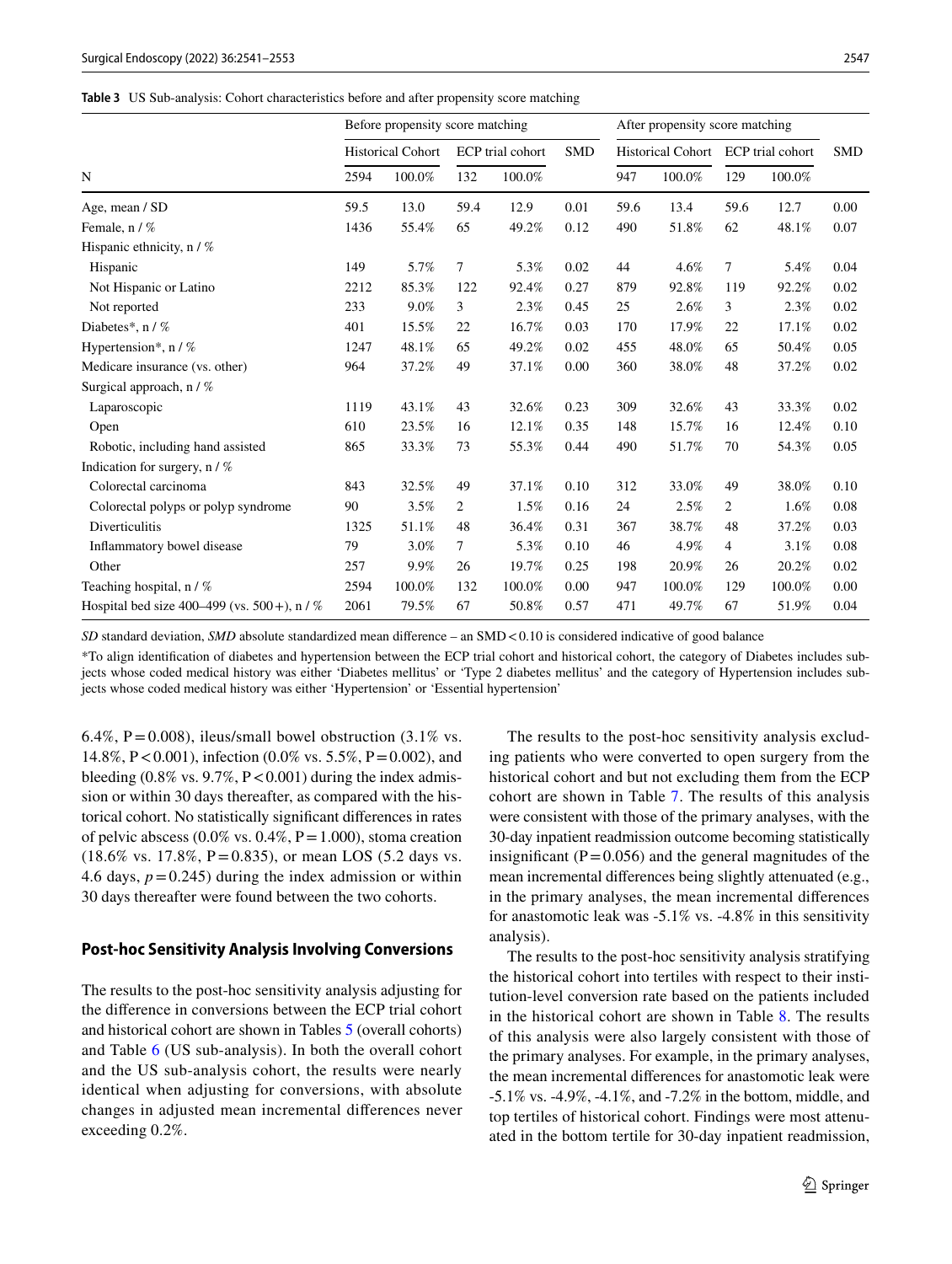

 $\bullet$  Before Matching  $\times$  After Matching

<span id="page-7-0"></span>**Fig. 2** US Sub-analysis analysis: Standardized mean diferences before and after matching\*. \*A standardized mean diference <0.10 is considered indicative of good covariate balance

<span id="page-7-1"></span>

|  | Table 4 US Sub-analysis: Analysis of outcomes* after propensity score matching |  |  |  |  |
|--|--------------------------------------------------------------------------------|--|--|--|--|
|--|--------------------------------------------------------------------------------|--|--|--|--|

|                                                              | Historical<br>Cohort |                      | ECP trial<br>cohort |         | MID (95% CI, P)**                                | % Difference<br>in Event Rate |
|--------------------------------------------------------------|----------------------|----------------------|---------------------|---------|--------------------------------------------------|-------------------------------|
| N                                                            |                      | 100.0%<br>129<br>947 |                     | 100.0%  |                                                  |                               |
| Conversion from minimally-invasive to open surgery, $n / \%$ | 94                   | 9.9%                 | -5                  |         | $3.9\% - 6.1\% (-9.9\%, -2.2\%; P=0.002)$        | 60.6%                         |
| 30-day inpatient readmission, $n / \%$                       | 95                   | 10.0%                | -6                  | 4.7%    | $-5.4\%$ ( $-9.5\%$ , $-1.3\%$ ; P $=0.010$ )    | 53.0%                         |
| 30-day inpatient/emergency/outpatient visit***, n / %        | 172                  | 18.2%                | 6                   | 4.7%    | $-13.5\%$ ( $-17.9\%$ , $-9.1\%$ ; P < 0.001)    | 74.2%                         |
| Anastomotic leak, n / %                                      | 61                   | $6.4\%$              | 3                   | 2.3%    | $-4.1\%$ ( $-7.2\%$ , $-1.1\%$ ; P=0.008)        | 64.1%                         |
| Pelvic abscess, $n / \%$                                     | $\overline{4}$       | $0.4\%$              | $\overline{0}$      | $0.0\%$ | $-0.4\%$ (P = 1.000)                             | <b>NS</b>                     |
| Ileus/bowel obstruction, $n / \%$                            | 140                  | 14.8%                | $\overline{4}$      | 3.1%    | $-11.7\%$ ( $-15.4\%$ , $-7.9\%$ ; P $< 0.001$ ) | 79.1%                         |
| Infection, $n / \%$                                          | 52                   | 5.5%                 | $\overline{0}$      | $0.0\%$ | $-5.5\%$ (P=0.002)                               | 100.0%                        |
| Bleeding, $n / \%$                                           | 92                   | 9.7%                 |                     | $0.8\%$ | $-8.9\%$ ( $-11.4\%$ , $-6.5\%$ ; P<0.001)       | 91.8%                         |
| Ostomy, $n / \%$                                             | 169                  | 17.8%                | 24                  | 18.6%   | $0.8\%$ (- 6.4\%, 7.9\%; P = 0.835)              | <b>NS</b>                     |
| Hospital length of stay for index admission, mean / SD       | 4.6                  | 4.0                  | 5.2                 | 3.0     | $0.6$ (- 0.4%, 1.6%; P = 0.245)                  | NS                            |
| Median                                                       | 4.0                  |                      | 3.0                 |         |                                                  |                               |

*CI* confdence interval, *MID* mean incremental diference (ECP trial cohort minus historical cohort), *NS* not statistically signifcant

\*In the historical cohort, complications were measured using ICD-10-CM/PCS codes from the index admission, or during inpatient, outpatient, or emergency room visits occurring within 30 days of index admission at the same hospital; In the ECP trial, complications were measured during multiple visits including the surgery and postoperative recovery through discharge visit, the follow-up visit at  $28 \pm 14$  days after the procedure date, or during any unplanned visits occurring between

\*\*95% confdence intervals and generalized linear model test statistics were not estimable for pelvic abscess and infection due to 0 events in the ECP trial cohort; P-value reported for these two outcomes is based on Fisher's exact test

\*\*\*Composite of inpatient readmission, emergency room visit, or unplanned outpatient visit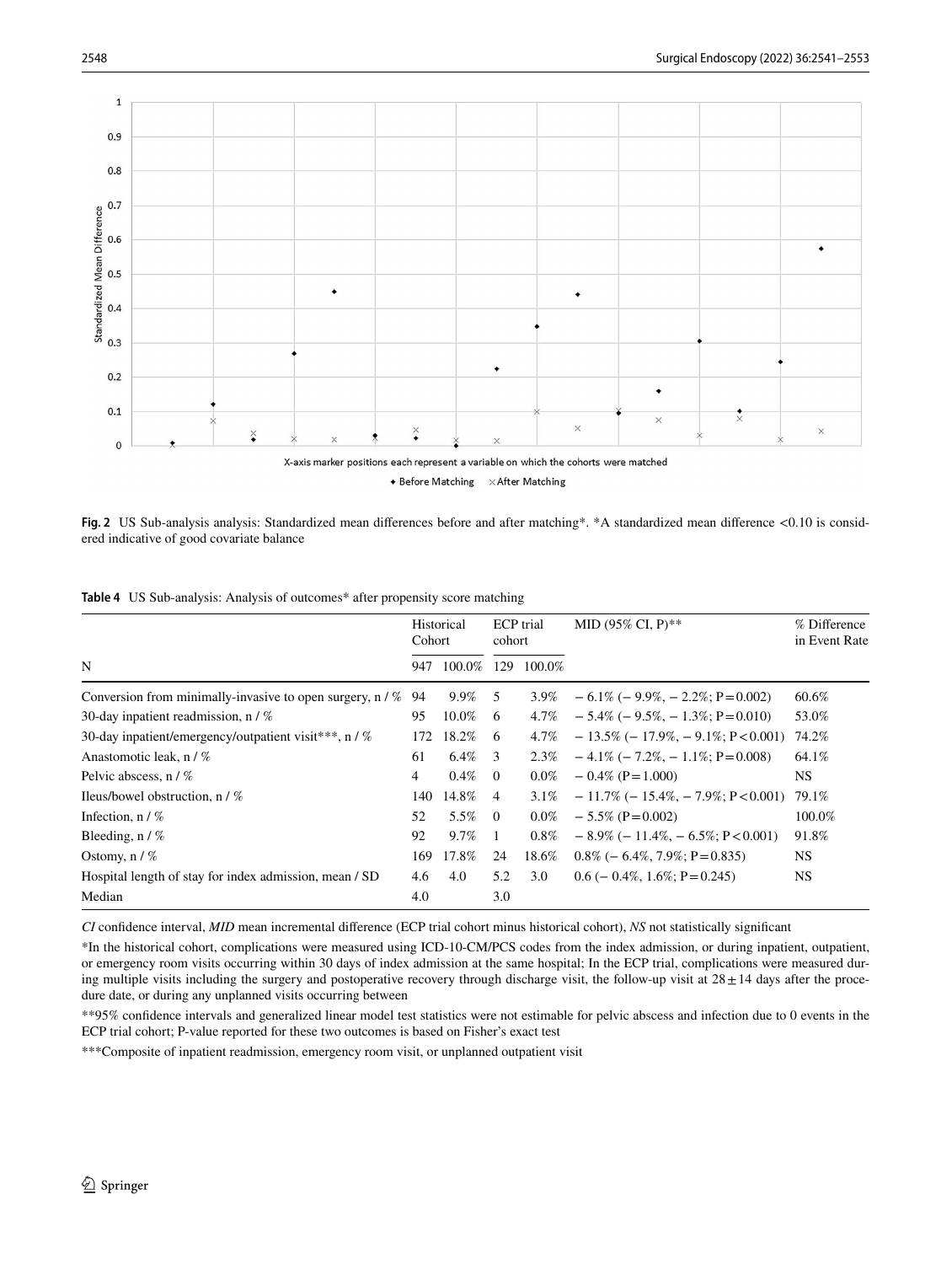<span id="page-8-0"></span>**Table 5** Primary analysis of outcomes\* after propensity score matching, when adjusting for conversions as a covariate in outcome models

|                                                                   | Historical<br>Cohort |         | <b>ECP</b> trial<br>cohort |            | MID (95% CI, $P$ )**                        |
|-------------------------------------------------------------------|----------------------|---------|----------------------------|------------|---------------------------------------------|
| N                                                                 | 1348                 | 100.0%  |                            | 165 100.0% |                                             |
| 30-day inpatient readmission, n / % 146                           |                      | 10.8%   | 10                         | $6.1\%$    | $-4.8\%$ ( $-8.8\%$ , $-0.7\%$ ; P=0.020)   |
| 30-day inpatient/emergency/outpa- 263<br>tient visit***, $n / \%$ |                      | 19.5%   | 10                         | 6.1%       | $-13.4\%$ ( $-17.7\%$ , $-9.2\%$ ; P<0.001) |
| Anastomotic leak, n / %                                           | 93                   | 6.9%    | 3                          | 1.8%       | $-5.0\%$ ( $-7.5\%$ , $-2.5\%$ ; P<0.001)   |
| Pelvic abscess, n / %                                             | 6                    | $0.4\%$ | $\overline{1}$             | $0.6\%$    | $0.1\% (-1.2\%, 1.4\%; P=0.836)$            |
| Ileus/bowel obstruction, $n / \%$                                 | 198                  | 14.7%   | 8                          | 4.8%       | $-9.6\%$ ( $-13.5\%$ , $-5.7\%$ ; P<0.001)  |
| Infection, $n / \%$                                               | 77                   | 5.7%    | 3                          | $1.8\%$    | $-3.8\%$ ( $-6.3\%$ , $-1.4\%$ ; P=0.002)   |
| Bleeding, $n / \%$                                                | 124                  | $9.2\%$ | 3                          | $1.8\%$    | $-7.3\%$ ( $-9.9\%$ , $-4.7\%$ ; P < 0.001) |
| Ostomy, $n / \%$                                                  | 259                  | 19.2%   | 34                         | 20.6%      | $1.5\% (-5.0\%, 8.1\%; P=0.646)$            |
|                                                                   |                      |         |                            |            |                                             |

*CI* confdence interval, *MID* mean incremental diference (ECP trial cohort minus historical cohort), *NS* not statistically signifcant

\*In the historical cohort, complications were measured using ICD-10-CM/PCS codes from the index admission, or during inpatient, outpatient, or emergency room visits occurring within 30 days of index admission at the same hospital; In the ECP trial, complications were measured during multiple visits including the surgery and postoperative recovery through discharge visit, the follow-up visit at  $28 \pm 14$  days after the procedure date, or during any unplanned visits occurring between

\*\*Adjusting for conversions

\*\*\*Composite of inpatient readmission, emergency room visit, or unplanned outpatient visit

<span id="page-8-1"></span>

|        | Table 6 US Sub-analysis: Analysis of outcomes* after propensity score matching, when adjusting for conversions as a covariate in outcome |  |  |  |  |  |  |  |
|--------|------------------------------------------------------------------------------------------------------------------------------------------|--|--|--|--|--|--|--|
| models |                                                                                                                                          |  |  |  |  |  |  |  |

|                                                        |     | <b>Historical Cohort</b> |                | ECP trial cohort | MID (95% CI, P)**                                |
|--------------------------------------------------------|-----|--------------------------|----------------|------------------|--------------------------------------------------|
| N                                                      | 947 | 100.0%                   | 129            | 100.0%           |                                                  |
| 30-day inpatient readmission, $n / \%$                 | 95  | 10.0%                    | 6              | 4.7%             | $-5.4\%$ ( $-9.5\%$ , $-1.3\%$ ; $p=0.010$ )     |
| 30-day inpatient/emergency/outpatient visit***, n / %  | 172 | 18.2%                    | 6              | 4.7%             | $-13.5\%$ ( $-17.9\%$ , $-9.1\%$ ; $p < 0.001$ ) |
| Anastomotic leak, n / %                                | 61  | 6.4%                     | 3              | 2.3%             | $-4.1\%$ (-7.1\% - 1.0\%; p=0.010)               |
| Pelvic abscess, n / %                                  | 4   | $0.4\%$                  | $\overline{0}$ | $0.0\%$          | $-0.4\%$ ( $p=1.000$ )                           |
| Ileus/bowel obstruction, $n / \%$                      | 140 | 14.8%                    | $\overline{4}$ | $3.1\%$          | $-11.5\% (-15.3\%, -7.6\%; p<0.001)$             |
| Infection, $n / \%$                                    | 52  | 5.5%                     | $\overline{0}$ | $0.0\%$          | $-5.5\%$ ( $p = 0.002$ )                         |
| Bleeding, $n / \%$                                     | 92  | 9.7%                     |                | $0.8\%$          | $-8.9\% (-11.4\%, -6.5\%; p < 0.001)$            |
| Ostomy, $n / \%$                                       | 169 | 17.8%                    | 24             | 18.6%            | $1.2\% (-6.0\%, 8.5\%; p=0.745)$                 |
| Hospital length of stay for index admission, mean / SD | 4.6 | 4.0                      | 5.2            | 3.0              | $0.8$ (- 0.3, 1.8; $p=0.159$ )                   |
| Median                                                 | 4.0 |                          | 3.0            |                  |                                                  |

*CI* confdence interval, *MID* mean incremental diference (ECP trial cohort minus historical cohort), *NS* not statistically signifcant

\*In the historical cohort, complications were measured using ICD-10-CM/PCS codes from the index admission, or during inpatient, outpatient, or emergency room visits occurring within 30 days of index admission at the same hospital; In the ECP trial, complications were measured during multiple visits including the surgery and postoperative recovery through discharge visit, the follow-up visit at  $28 \pm 14$  days after the procedure date, or during any unplanned visits occurring between

\*\*Adjusting for conversions; 95% confdence intervals and generalized linear model test statistics were not estimable for pelvic abscess and infection due to 0 events in the ECP trial cohort; P-value reported for these two outcomes is based on Fisher's exact test and therefore remain unadjusted

\*\*\*Composite of inpatient readmission, emergency room visit, or unplanned outpatient visit

bleeding, and ostomy. Findings were most attenuated in the middle tertile for anastomotic leak, ileus/bowel obstruction, and infection. The 30-day inpatient readmission (bottom and top tertiles) and infection (middle tertile) outcomes lost statistical signifcance.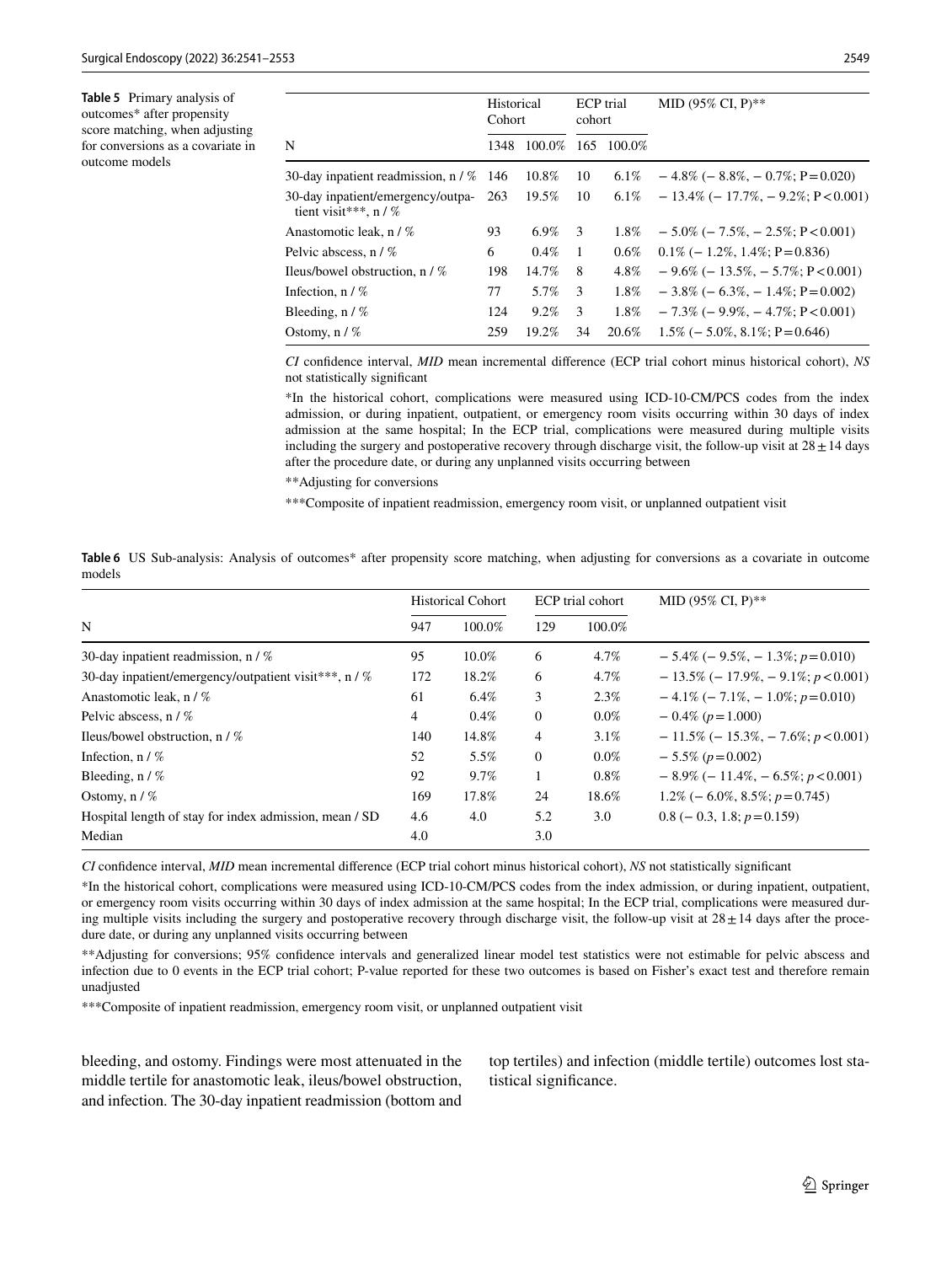<span id="page-9-0"></span>

|  |  |  |  |  |  |  | Table 7 Primary analysis of outcomes* after propensity score matching, when excluding conversions from the historical cohort |
|--|--|--|--|--|--|--|------------------------------------------------------------------------------------------------------------------------------|
|--|--|--|--|--|--|--|------------------------------------------------------------------------------------------------------------------------------|

|                                                             | <b>Historical Cohort</b> |         |     | ECP trial cohort | MID (95% CI, $p$ )**                            |
|-------------------------------------------------------------|--------------------------|---------|-----|------------------|-------------------------------------------------|
| N                                                           | 1210                     | 100.0%  | 165 | 100.0%           |                                                 |
| 30-day inpatient readmission, $n / \%$                      | 134                      | 11.1%   | 10  | $6.1\%$          | $-5.0\%$ (-10.1\%, 0.1\%; p=0.056)              |
| 30-day inpatient/emergency/outpatient<br>visit***, $n / \%$ | 236                      | 19.5%   | 10  | $6.1\%$          | $-13.4\% (-19.4\%, -7.4\%; p=0.000)$            |
| Anastomotic leak, n / %                                     | 80                       | 6.6%    | 3   | 1.8%             | $-4.8\%$ ( $-7.1\%$ , $-2.5\%$ ; $p=0.000$ )    |
| Pelvic abscess, $n / \%$                                    | 6                        | $0.5\%$ |     | $0.6\%$          | $0.1\% (-1.2\%, 1.4\%; p=0.839)$                |
| Ileus/bowel obstruction, $n / \%$                           | 165                      | 13.6%   | 8   | 4.8%             | $-8.8\%$ (-13.5\%, -5.4\%; p=0.000)             |
| Infection, $n / \%$                                         | 66                       | 5.4%    | 3   | 1.9%             | $-3.6\% (-6.2\%, -0.9\%; p=0.009)$              |
| Bleeding, $n / \%$                                          | 118                      | 9.8%    | 3   | 1.8%             | $-8.0\%$ ( $-11.4\%$ , $-4.6\%$ ; $p = 0.000$ ) |
| Ostomy, $n / \%$                                            | 228                      | 18.8%   | 35  | 20.9%            | $2.1\% (-7.5\%, 11.7\%; p=0.665)$               |

*CI* confdence interval, *MID* mean incremental diference (ECP trial cohort minus historical cohort), *NS* not statistically signifcant

\*In the historical cohort, complications were measured using ICD-10-CM/PCS codes from the index admission, or during inpatient, outpatient, or emergency room visits occurring within 30 days of index admission at the same hospital; In the ECP trial, complications were measured during multiple visits including the surgery and postoperative recovery through discharge visit, the follow-up visit at  $28 \pm 14$  days after the procedure date, or during any unplanned visits occurring between

\*\*When excluding conversions from the historical cohort, applying cluster-robust standard errors, and adjusting for slight imbalance in teaching status and hospital bed size

\*\*\*Composite of inpatient readmission, emergency room visit, or unplanned outpatient visit

# **Discussion**

This study assessed outcomes of the ECP trial cohort as indirectly compared with a retrospectively established matched historical cohort of patients undergoing left-sided colorectal reconstructions with manual circular staplers. Using this matching-adjusted indirect comparison framework, the ECP was associated with signifcantly lower rates (incidence proportions) of several peri- and post-operative complications as well as 30-day readmissions.

With respect to complications, the ECP trial cohort had statistically signifcant lower rates of anastomotic leaks, ileus/bowel obstruction, infection, and bleeding as compared with the matched historical cohort. The surgical complications examined within this study, particularly anastomotic leak, infection, and bleeding, have been shown to be clinically impactful both in the short and long-term and have substantial economic ramifcations for hospitals and payers, including increases in hospital- and payer-borne costs, LOS, risks of discharge to institutional post-acute care, the risks of hospital readmissions [\[14](#page-12-13)].

Though striking, the relative incidence of these complications must be interpreted in the context of the MAIC approach and use of different methods of complication ascertainment between the ECP trial cohort and historical cohort. Specifcally, whereas complications were prospectively identifed through case report forms in the ECP trial, they were retrospectively identifed through ICD-10-CM/ PCS coding in the historical cohort (see Supplemental Appendix 1). The impact of difering methods of ascertainment was likely ambiguous: within the historical cohort, only those complications that are deemed severe enough to warrant coding are likely to be documented in a medical record, and thus identifcation of surgical complications via ICD codes may associated with high positive predictive value, but low sensitivity; in contrast, active concerted prospective ascertainment of complications may have led to greater sensitivity. Use of ICD-10-CM/PCS coding may also result in false positives; however, to reduce the risk of false positives we required that all complication diagnoses not be designated as 'present on admission,' which is an administrative designation made within hospital records to delineate those conditions that were pre-existing upon admission vs. those that developed during the admission. Nevertheless, some code descriptions, such as those associated with anastomotic leak, are non-specifc. Similarly, the ICD-10-PCS codes for bleeding are relatively nonspecifc. Circular staplers are most likely to afect anastomotic bleeding. In the historical cohort, the most frequently-observed ICD-10-CM codes related to bleeding were "Postprocedural hemorrhage of a digestive system organ or structure following a digestive system procedure" and "Melena." Notably, anastomotic bleeding would indeed be coded to "Postprocedural hemorrhage of a digestive system organ or structure following a digestive system procedure" and melena is a common way in which anastomotic bleeding may present. As data on ECP begin to accrue in real-world databases such as the PHD, future analyses directly and concurrently comparing ECP with manual circular staplers using the same measurement mechanisms will be possible.

Although each endpoint was examined separately, they are closely related with one another. Anastomotic leak,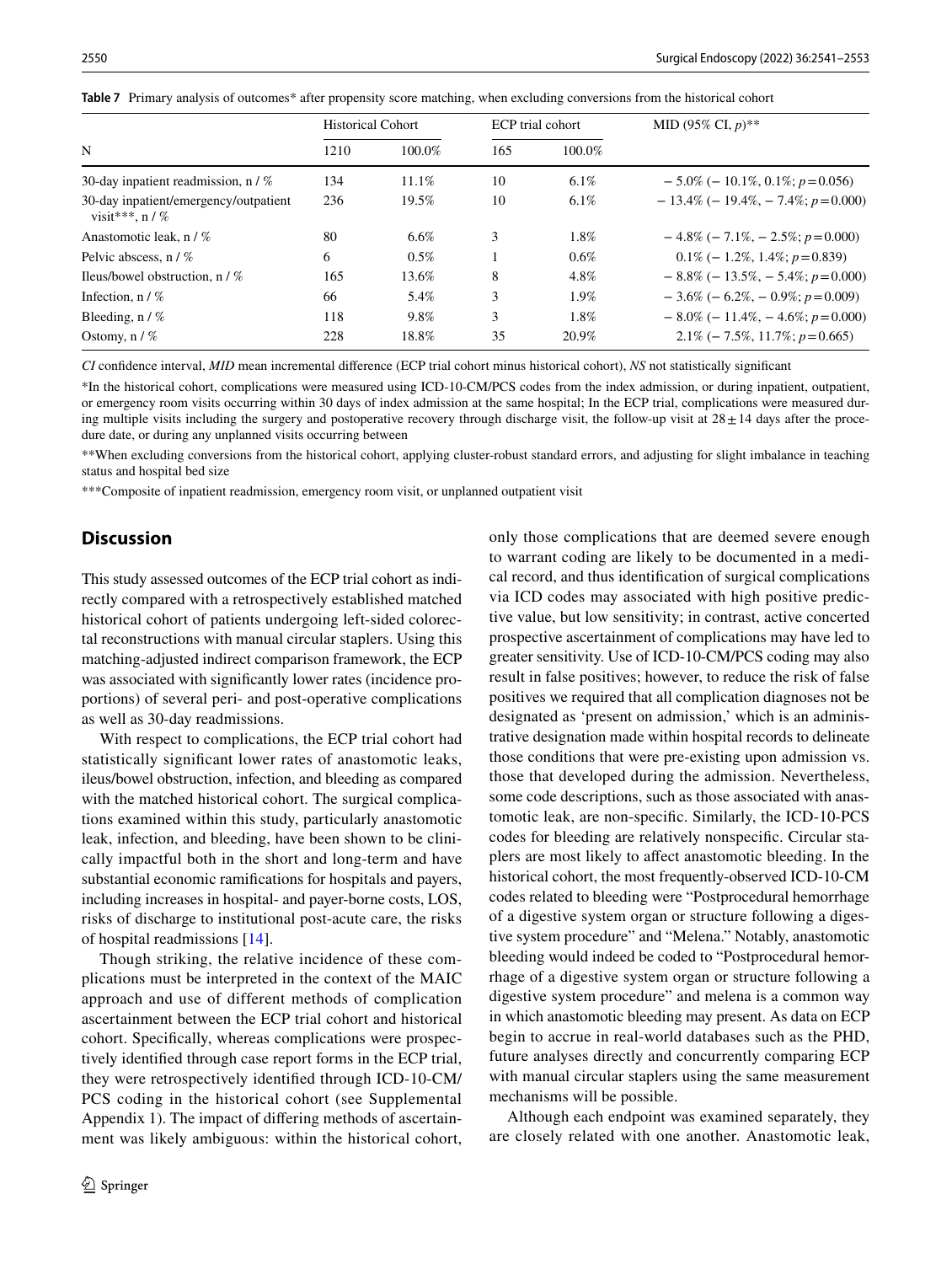<span id="page-10-0"></span>**Table 8** Primary analysis of outcomes\* after propensity score matching, when stratifying historical cohort by tertiles of institution-specifc conversion rates

|                                                            | Historical cohort |        | ECP trial cohort |        | <b>MID</b> | 95% CI                                                                        |         | $p^{**}$ |
|------------------------------------------------------------|-------------------|--------|------------------|--------|------------|-------------------------------------------------------------------------------|---------|----------|
|                                                            | 1348              | 100.0% | 165              | 100.0% |            |                                                                               |         |          |
| 30-day inpatient readmission, adjusted %                   |                   |        |                  |        |            |                                                                               |         |          |
| Bottom tertile                                             | 9.6%              |        | 6.1%             |        | 3.5%       | $-2.3%$                                                                       | 9.4%    | 0.240    |
| Middle tertile                                             | 12.1%             |        |                  |        | 6.0%       | 0.2%                                                                          | 11.9%   | 0.043    |
| Top tertile                                                | 11.6%             |        |                  |        | 5.5%       | $-0.3%$                                                                       | 11.4%   | 0.063    |
| 30-day inpatient/emergency/outpatient visit***, adjusted % |                   |        |                  |        |            |                                                                               |         |          |
| <b>Bottom</b> tertile                                      | 21.0%             |        | 6.1%             |        | 14.9%      | 5.9%                                                                          | 23.8%   | 0.001    |
| Middle tertile                                             | 19.2%             |        |                  |        | 13.1%      | 6.9%                                                                          | 19.3%   | 0.000    |
| Top tertile                                                | 18.1%             |        |                  |        | 12.0%      | 5.6%                                                                          | 18.5%   | 0.000    |
| Anastomotic leak, adjusted %                               |                   |        |                  |        |            |                                                                               |         |          |
| Bottom tertile                                             | 6.8%              |        | 1.8%             |        | 4.9%       | 2.4%                                                                          | $7.5\%$ | 0.000    |
| Middle tertile                                             | 5.9%              |        |                  |        | 4.1%       | 1.1%                                                                          | 7.0%    | 0.007    |
| Top tertile                                                | 9.0%              |        |                  |        | 7.2%       | 3.8%                                                                          | 10.6%   | 0.000    |
| Pelvic abscess, adjusted %                                 |                   |        |                  |        |            |                                                                               |         |          |
| Bottom tertile                                             |                   |        |                  |        |            | Model failed to converge due to infrequency of outcome across stratifications |         |          |
| Middle tertile                                             |                   |        |                  |        |            |                                                                               |         |          |
| Top tertile                                                |                   |        |                  |        |            |                                                                               |         |          |
| Ileus/bowel obstruction, adjusted %                        |                   |        |                  |        |            |                                                                               |         |          |
| Bottom tertile                                             | 14.2%             |        | 3.4%             |        | 10.9%      | 5.9%                                                                          | 15.8%   | 0.000    |
| Middle tertile                                             | 11.9%             |        |                  |        | 8.5%       | 3.2%                                                                          | 13.9%   | 0.002    |
| Top tertile                                                | 19.1%             |        |                  |        | 15.7%      | 11.4%                                                                         | 20.0%   | 0.000    |
| Infection, adjusted %                                      |                   |        |                  |        |            |                                                                               |         |          |
| Bottom tertile                                             | 5.9%              |        | 1.9%             |        | 4.0%       | 0.9%                                                                          | 7.2%    | 0.013    |
| Middle tertile                                             | 4.5%              |        |                  |        | 2.6%       | $-1.0%$                                                                       | 6.2%    | 0.158    |
| Top tertile                                                | 6.3%              |        |                  |        | 4.5%       | 1.3%                                                                          | 7.7%    | 0.006    |
| Bleeding, adjusted %                                       |                   |        |                  |        |            |                                                                               |         |          |
| Bottom tertile                                             | 5.6%              |        | 1.9%             |        | 3.8%       | 0.3%                                                                          | 7.3%    | 0.035    |
| Middle tertile                                             | 10.0%             |        |                  |        | 8.2%       | 4.5%                                                                          | 11.8%   | 0.000    |
| Top tertile                                                | 15.0%             |        |                  |        | 13.1%      | 6.8%                                                                          | 19.4%   | 0.000    |
| Ostomy, adjusted %                                         |                   |        |                  |        |            |                                                                               |         |          |
| Bottom tertile                                             | 16.3%             |        | 21.6%            |        | $-5.3%$    | $-13.9%$                                                                      | 3.4%    | 0.233    |
| Middle tertile                                             | 21.6%             |        |                  |        | $0.0\%$    | $-8.4%$                                                                       | 8.5%    | 0.999    |
| Top tertile                                                | 19.6%             |        |                  |        | $-2.0%$    | $-9.8%$                                                                       | 5.9%    | 0.622    |

*CI* confdence interval, *MID* mean incremental diference (ECP trial cohort minus historical cohort), *NS* not statistically signifcant

\*In the historical cohort, complications were measured using ICD-10-CM/PCS codes from the index admission, or during inpatient, outpatient, or emergency room visits occurring within 30 days of index admission at the same hospital; In the ECP trial, complications were measured during multiple visits including the surgery and postoperative recovery through discharge visit, the follow-up visit at  $28 \pm 14$  days after the procedure date, or during any unplanned visits occurring between

\*\*When adjusting for all matching covariates and applying cluster-robust standard errors; marginal standardization was used to generate adjusted outcome rates and mean incremental diferences with P-values

\*\*\*Composite of inpatient readmission, emergency room visit, or unplanned outpatient visit

infection, and ileus/bowel obstruction tend to co-present. Indeed, of the 96 patients who had a documented anastomotic leak 58 (60.4%) had a documented ileus/bowel obstruction, 45 (46.9%) had a documented infection, 43 (44.8%) had a 30-day inpatient readmission, and 52 (54.2%) had 30-day encounter of follow-up care in either the inpatient setting, the emergency room, or as a non-elective outpatient visit. In the historical cohort, it is also possible that an anastomotic leak may have been coded as an infection. When considering leak and infection as a composite, the diference between the ECP cohort and historical cohort remained pronounced (9.3% vs. 3.6%, respectively). Ultimately, the fndings of the present study must not be interpreted as being additive across surgical complications, but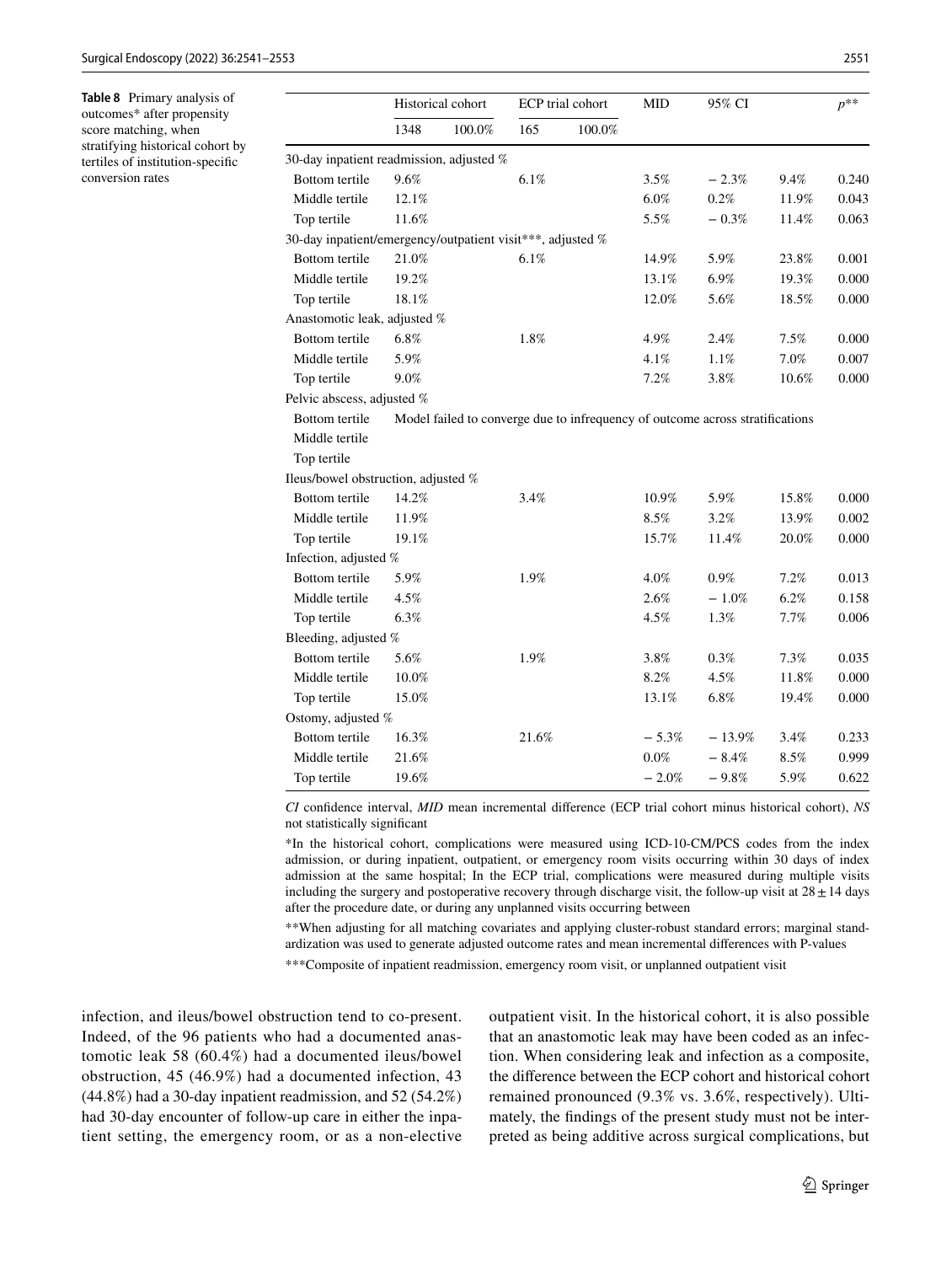rather understood in the context of their close relationships with one another.

Notably, the present study's fndings related to anastomotic leak are consistent with those reported by Pla-Marti and colleagues [[5](#page-12-4)]. They reported that among patients undergoing left-sided colorectal anastomosis, anastomotic leak was observed in 11.8% of 218 patients (5.8% requiring reoperation) in whom manual circular staplers were used and 1.7% of 61 patients in whom the ECP was used  $(P=0.022)$ . Furthermore, because that study was conducted within a single institution using consistent methods of outcome ascertainment, it provides important confrmatory results that address some of the limitations of the present study.

Other previous studies using direct, as opposed to indirect, comparisons within the same database or institution have reported an association of powered fring and/or Gripping Surface Technology (both of which are incorporated into the ECP) with selected benefts for non-circular surgical staplers (the most pronounced and consistent of which has been lower risks of hemorrhagic complications), including: Roy et al. [[15\]](#page-12-14) for patients undergoing laparoscopic bariatric surgery; Miller et al. [[16](#page-12-15)] for patients undergoing videoassisted thoracoscopic lobectomy of the lung; Park et al. [[17\]](#page-12-16) patients undergoing thoracoscopic lobectomy of the lung; and Rawlins et al. [\[18](#page-12-17)] for undergoing sleeve gastrectomy.

Two additional fndings related to anastomotic leak in the present study warranted further investigation after examination of study results. First, after matching, 165 of 168 patients were retained in the ECP trial cohort. Upon review of the matched ECP trial cohort outcomes, 3 of the 165 patients in the ECP trial had anastomotic leak, as compared with 4 of the  $168$  patients reported by Herzig et al.<sup>5</sup> Under the hypothetical situation that the single patient with anastomotic leak who was not matched during the matching procedure had been retained in the sample, the fndings related to anastomotic leak would have changed minimally (2.4% ECP trial cohort vs. 6.9% historical cohort, mean incremental difference = -4.5%; 95% CI = -72%, 1.8%; P = 0.001). Second, of the 93 patients who experienced anastomotic leak in the historical control cohort, 40 (43.0%) received the initial diagnosis after discharge from the index admission. This might partially explain the why diferences in leak were statistically significant but differences in LOS were not: anastomotic leaks occurring after discharge would have no infuence over the index admission's LOS.

The ECP trial cohort experienced a statistically signifcant lower rate of conversion from minimally invasive to open surgery as compared with the historical cohort. As conversions are often undertaken prior to performing the circular anastomosis, the absence of this event may be a surrogate for expertise with minimally invasive procedures, experience of surgeons, and differences in the difficulties of procedures. Therefore, we conducted several post-hoc sensitivity analyses wherein all study outcomes were reanalyzed when adjusting for the difference in conversions between the ECP trial cohort and the historical cohort, when excluding patients with conversions from the historical cohort only, and when stratifying the historical cohort by institution-specifc conversion rates. The results from these post-hoc sensitivity analysis were consistent with those of the main analyses, suggesting that the difering conversion rates did not confound the association of the study groups with the study outcomes.

## **Limitations**

This analysis is subject to additional limitations. First, this matching adjusted indirect comparison was a retrospective study without randomization. Although we used propensity score matching to balance the two cohorts on many important prognostic factors, there were many other factors that we were unable to match on due to lack of data, such as surgeon skill level, experience (e.g., staff vs. trainee), and case volume, certain surgical aspects of the procedure (e.g. end-to-end vs. side-to-side anastomosis, level/distance of anastomosis from the anal verge), and other patient and practice factors (e.g. neoadjuvant treatments, mechanical bowel preparation, use of indocyanine green fuorescence imaging, or other adjuncts).

The inability to account for such factors would affect the study results primarily if the sites and investigators of the ECP trial difered systematically from those in the historical cohort after matching. Trial sites and investigators are often chosen specifcally to be high-quality and highly experienced, which would likely not have been fully accounted for by matching on number of hospital beds and teaching vs. non-teaching. Patients participating in clinical trials may also receive generally better care and careful follow-up as compared with those receiving 'standard' care. Some of this potential confounding may have been counterbalanced by the fact that the ECP trial represented the investigator's frst experience with the ECP in clinical practice. Furthermore, as noted above, the single-institution analysis conducted by Pla-Marti and colleagues<sup>5</sup> yielded findings on anastomotic leak risk that were similar to those reported in the present study.

Second, there were outcomes that we were unable to measure from the PHD, and therefore could not compare between the study groups, including technical failure of the stapler and ergonomics of the stapler fring, among others. As these measures are unavailable in large real-world databases, prospective studies would be needed to assess them.

Finally, the ECP trial cohort was relatively small and came from both the US and Europe. Future larger retrospective studies would help to verify the generalizability of the study fndings. In the US sub-analyses, fndings were consistent in direction with the overall analysis.